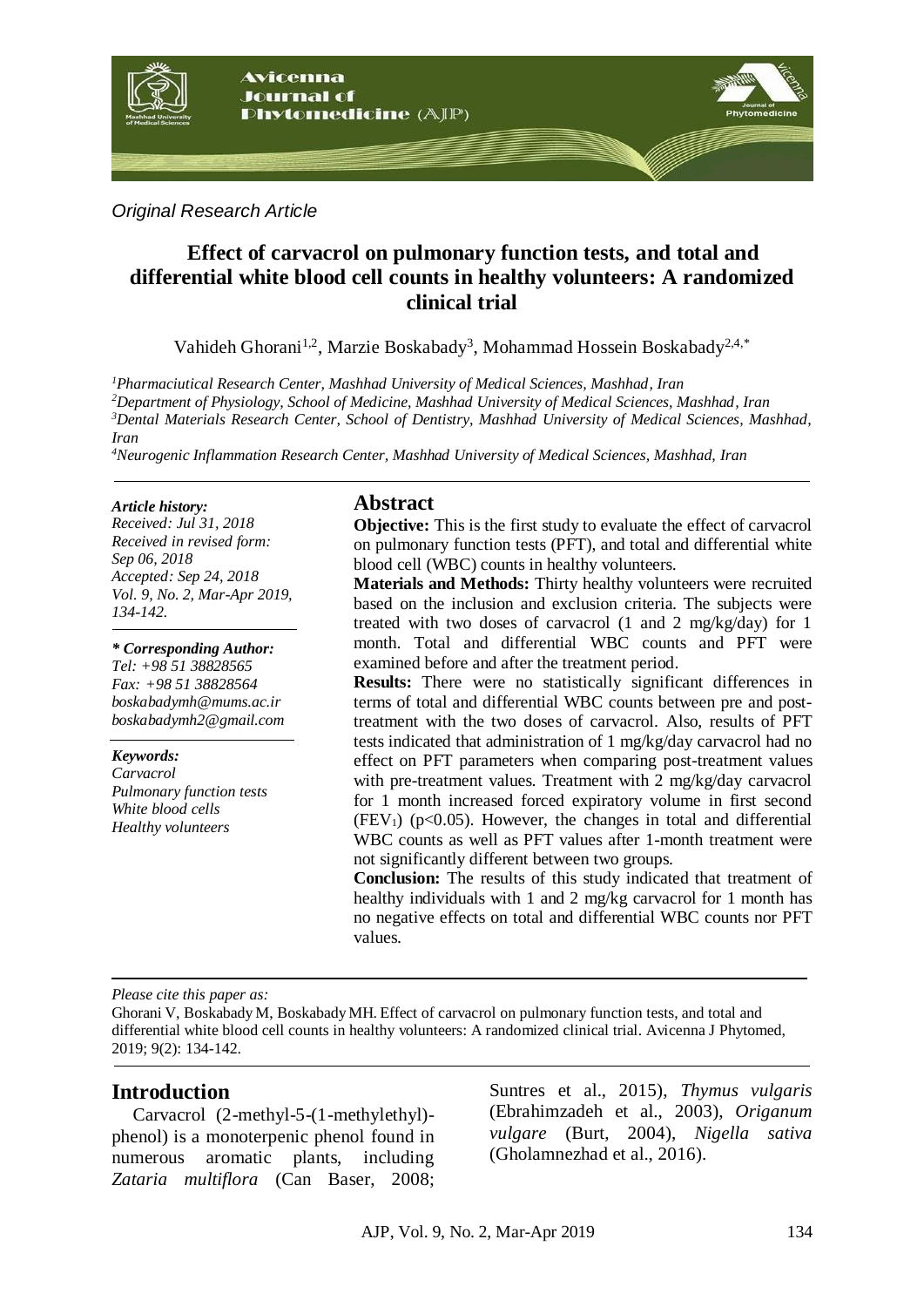*In vitro* and *in vivo* studies indicated several biological and pharmacological activities for carvacrol including antimicrobial, antibacterial (Ravishankar et al., 2008), antifungal (Ahmad et al., 2011), antioxidant (Jayakumar et al., 2012), anticancer (Arunasree, 2010), hepatoprotective (Suntres et al., 2015), antispasmodic (Boskabady et al., 2011) and vasorelaxant properties (Busse and Swenson, 1989). Carvacrol has also shown preventive effects on tracheal responsiveness, inflammatory mediators and lung pathology in animal models of asthma (Fachini-Queiroz et al., 2012; Farraj et al., 2003; Landa et al., 2009; Boskabady and Jalali, 2013; Boskabady et al., 2014; Jalali et al., 2013; Kianmehr et al., 2016; Boskabady et al., 2016) and COPD (chronic obstructive pulmonary disease) (Gholami Mahtaj et al., 2015; Mahtaj et al., 2015). Relaxant effects of carvacrol on tracheal smooth muscles in sensitized guinea pigs (Boskabady and Jandaghi, 2003) were possibly mediated through its inhibitory effect on muscarinic (Boskabady et al., 2011) and histamine (H1) receptors (Boskabady et al., 2012) as well as its stimulatory effect on βadrenergic receptors (Boskabady et al., 2010).

Acute toxicity studies reported carvacrol's median lethal dose  $(LD_{50})$  in various animals. Results of mutagenicity and cytotoxicity studies indicated that long-term genotoxic effects of carvacrol is weak (De Vincenzi et al., 2004; Stammati et al., 1999) while cytotoxic effects of carvacrol can make it an effective antimicrobial agent (Özkan and Erdoğan, 2011). In spite of investigation of carvacrol effects in laboratory tests and animal studies, scientific data on its clinical effects are lacking (De Vincenzi et al., 2004).

Thus, the aim of the present study was to evaluate the effect of 1-month administration of carvacrol on pulmonary function tests (PFT), and total and differential white blood cell (WBC) counts in healthy volunteers.

# **Materials and Methods Study materials**

Carvacrol of pharmaceutical grade (90%) was purchased from Ji'An HaiRui Natural Plant Co. (China). Pellets were prepared by coating nonpareil beads (850– 1180μm) with carvacrol using fluidized bed coater (Wurster insert, Werner Glatt, Germany). Then,  $80\%$  (w/v) of carvacrol was prepared by dispersing 5% hydroxypropyl methylcellulose (HPMC) and 2% Talc in absolute ethanol. This suspension was passed through a 140 mesh sieve. The suspension was sprayed into nonpareils beads using fluidized bed coater. The suspension was stirred throughout the layering process. Carvacrol layering process was carried out to produce pellets with about 7.5 and 11.75% (w/w) carvacrol load. After coating, the pellets were re-coated with HPMC 5% solution, fluidized for about 5 min and then, kept in an oven at  $40^{\circ}$ C for 2 hr. The amount of carvacrol in pellets was measured by a gas chromatography (GC) method (Liolios et al., 2009). The GC analysis was performed using a Varian CP-3800 equipped with flame ionization detector (FID), fused-silica column (CP-Sil 8CB, 50 m  $\times$  0.25 mm, film thickness  $0.12 \mu m$ ).

## **Estimation of the stability of the products (pellets)**

Although all medicines were consumed through 3 months, an accelerated stability study  $(40^{\circ}C \pm 2^{\circ}C/75\% \text{ RH} \pm 5\% \text{ RH})$  was carried out during a period of 6 months. The results showed no significant changes during this period (Sanjay et al., 2012). According to the ICH Q1 report from stability condition for world health organization (WHO) member states by region, Iran is categorized as IV A (hot and humid climate), so the shelf life for the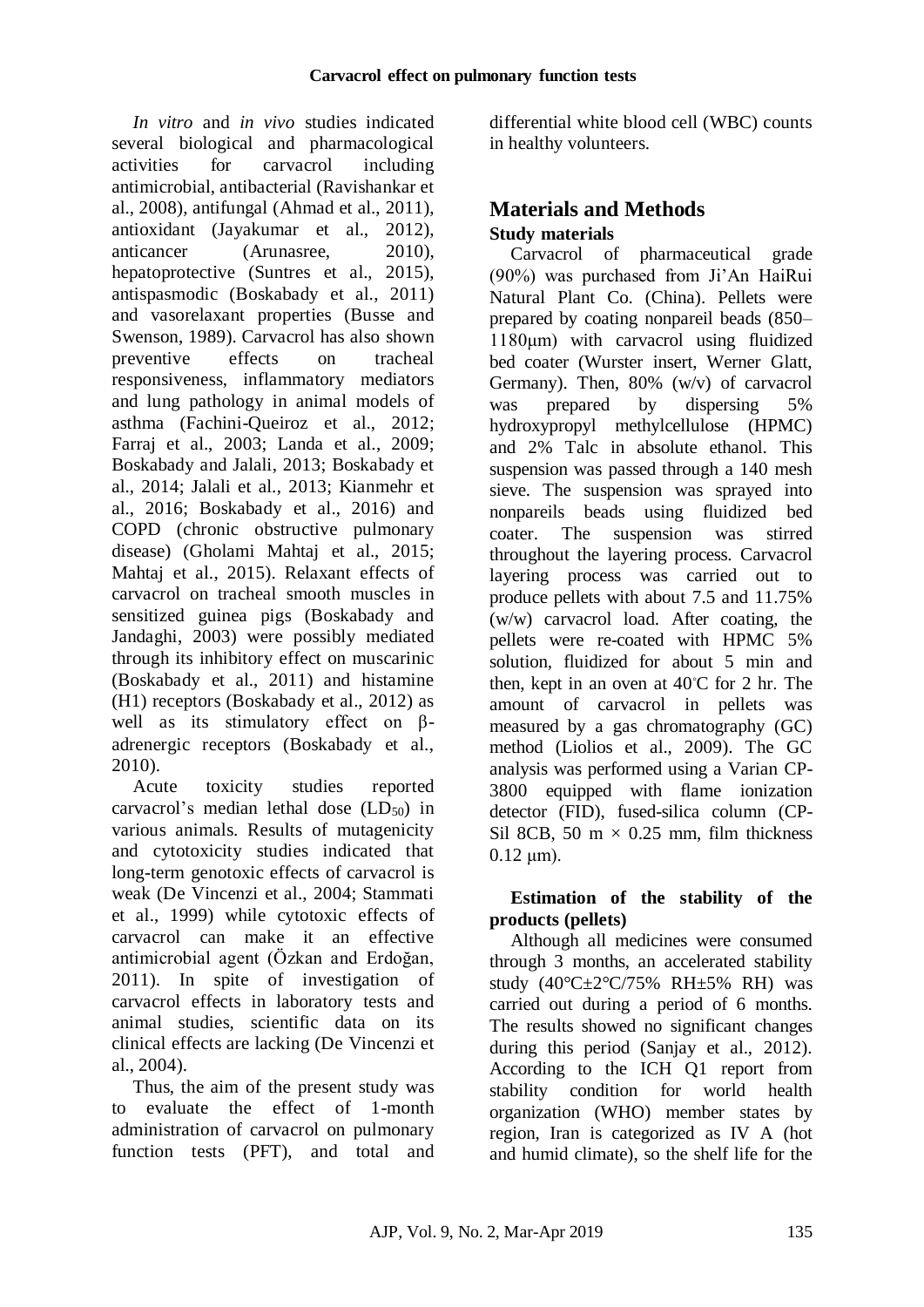products was found to be around 12 months.

## **Subjects**

The study was conducted at Department of Physiology of Mashhad University of Medical Sciences. Study protocol was approved by the ethics committee of Mashhad University of Medical Sciences and the trial was registered in Iranian Registry of Clinical Trial (IRCT No. IRCT2016080429191N1). In the present study, a total of 30 healthy male and female subjects (De Moraes et al., 2008; Mesia et al., 2011; Akrom and Darmawan, 2017) were recruited and signed consent forms were collected before enrollment. The subjects were randomly allocated to two groups by block randomization as block size was 4 and blocks were selected by random numbers table. Therefore, each group was comprised of 15 subjects. Volunteers were included if they complied with a number of inclusion and exclusion criteria.

Inclusion criteria were being 20-40 years old, and having physical and mental health with no history of serious illnesses. In addition, lung examination was carried out in all healthy subjects and volunteers who entered the study. In this study, the  $FEV<sub>1</sub>$  ranged from 80 to 115% in most of the volunteers, but in a number of subjects, it ranged between 78 and 80%. Study exclusion criteria were having cardiovascular diseases, brain and vascular diseases, malignancies, chronic inflammatory diseases, autoimmune disorders, psychiatric disorders, metabolic diseases, endocrine disorders, pregnancy, addiction to smoking or using any substances or taking any drugs.

# **Experimental protocol**

This study was a non-blind, randomized, dose-escalating study performed in the absence of control and placebo-treated groups. The study consisted of two groups, one group was treated with 1 mg/kg/day and the other

group was treated with 2 mg/kg/day carvacrol capsules for 1 month. Venous blood samples were collected and PFT were performed in baseline and after the administration period. In addition, subjects were asked to report clinical signs and changes during the study. Carvacrol doses were determined based on 0.1 of the highest safe doses reported by animal studies (Jalali et al., 2013; Gholami Mahtaj et al., 2015; Reagan-Shaw et al., 2008; Shin et al., 2010).

## **Biomedical measurements**

Pre and post-treatment levels of total and differential WBC counts as well as PFT values were recorded. Blood was analyzed for total WBC count and differential WBC including the percentages of lymphocytes (Lymph %), neutrophils (Neut %), eosinophils (Eos %), monocytes (Mono %) and basophils (Baso %). For this purpose, 1 mL blood was collected from each subject. WBC count analysis was done by an auto analyzer. Differential WBC counts were analyzed using stained peripheral blood smear (Wright-Giemsa) under a light microscope.

Spirometry was performed using a Spiro Analyzer (ST-90, Fukuda, Sangyo CO Ltd., Japan). PFT was first demonstrated by the operator, and PFTs were measured in a sitting position while wearing nose clips. PFT was done three times and the best values were chosen. The highest level of forced vital capacity (FVC), forced expiratory volume in the first second  $(FEV<sub>1</sub>)$ , peak expiratory flow (PEF), maximum midexpiratory flow (MMEF), and maximal expiratory flow 25- 75% (MEF25-75%), were recorded. This trial was done from January 15, 2016 to March 15, 2017.

## **Statistical analysis**

Data was expressed as mean±standard deviation. Changes in variables after 1 month treatment in proportion to the baseline values, were calculated using the following equation;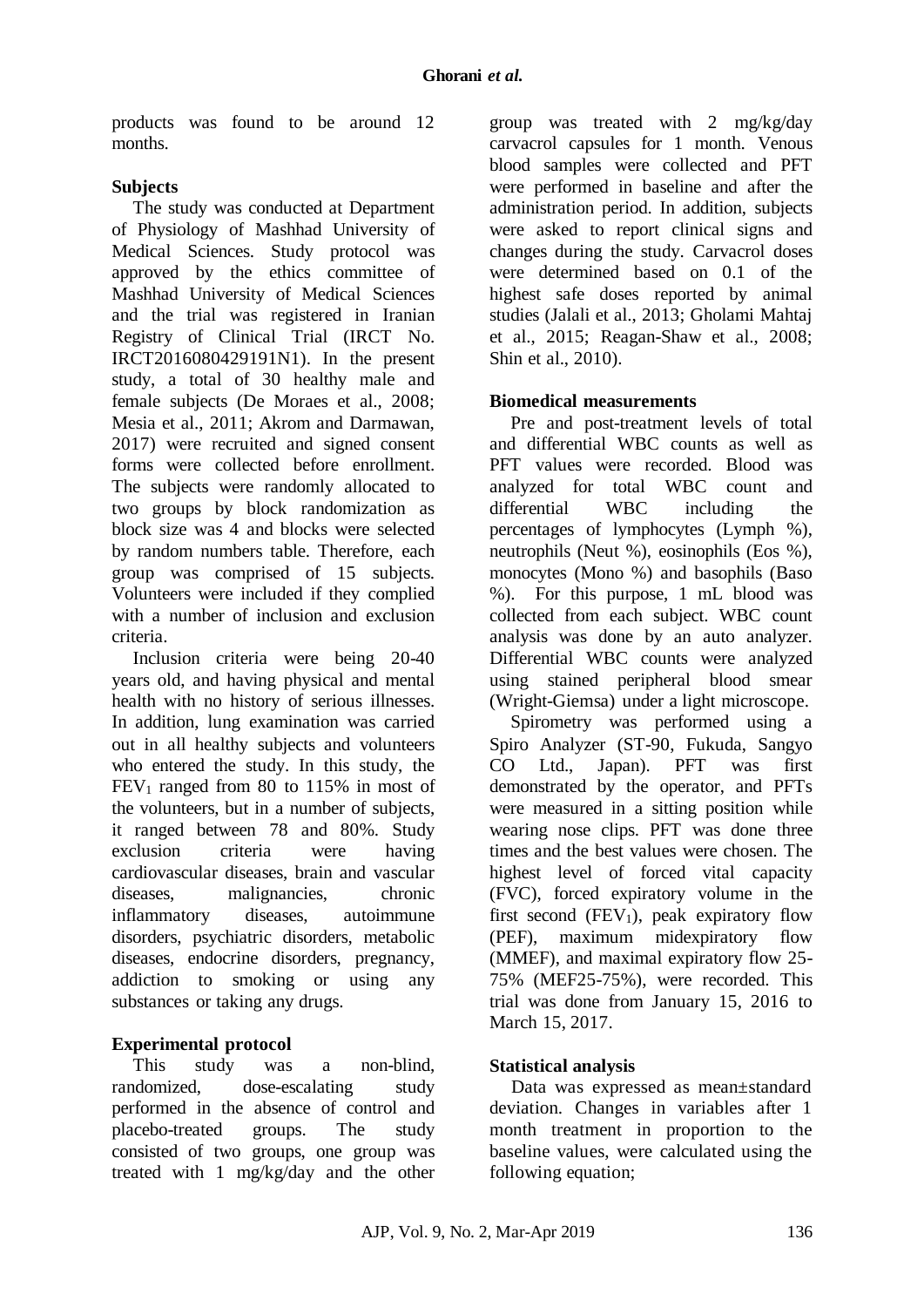Calculation of percent change of values post-treatment relative to pre-treatment;

(post-treatment value - pre-treatment value) x 100

#### pre-treatment value

Kolmogorov Simonov test was performed to determine distribution normality of data. Comparison between pre- and post-treatment values was made by the paired t-test. Two-independent sample test was used to compare variable changes between two groups during the treatment period. A p-value  $< 0.05$  was considered significant.

#### **Results**

### **Demographic characteristics of the study population**

Thirty healthy subjects including 9 males (30%) and 21 females (70%) with a mean  $(\pm SD)$  age 29.87  $(\pm 4.8)$  years, body weight 68.78 (±14.43) Kg, height 167.20  $(\pm 7.46)$  cm, and BMI of 24.49  $(\pm 4.12)$  $Kg/m<sup>2</sup>$  participated in the present trial.



Figure 1. Pre and post-treatment PFT values including FVC (A),  $FEV_1$  (B), PEF (C), MMEF (D), in groups treated with low (C 1 mg/kg) and high (C 2 mg/kg) doses of carvacrol for one month (n=15 in each group). Values are expressed as mean $\pm$ SD. \*p<0.05 shows significant differences as compared to pretreatment value. Statistical analyses were performed using paired sample t-test.

FVC: forced vital capacity; FEV<sub>1</sub>: forced expiratory volume in first second; PEF: peak expiratory flow; and MMEF: maximum midexpiratory flow.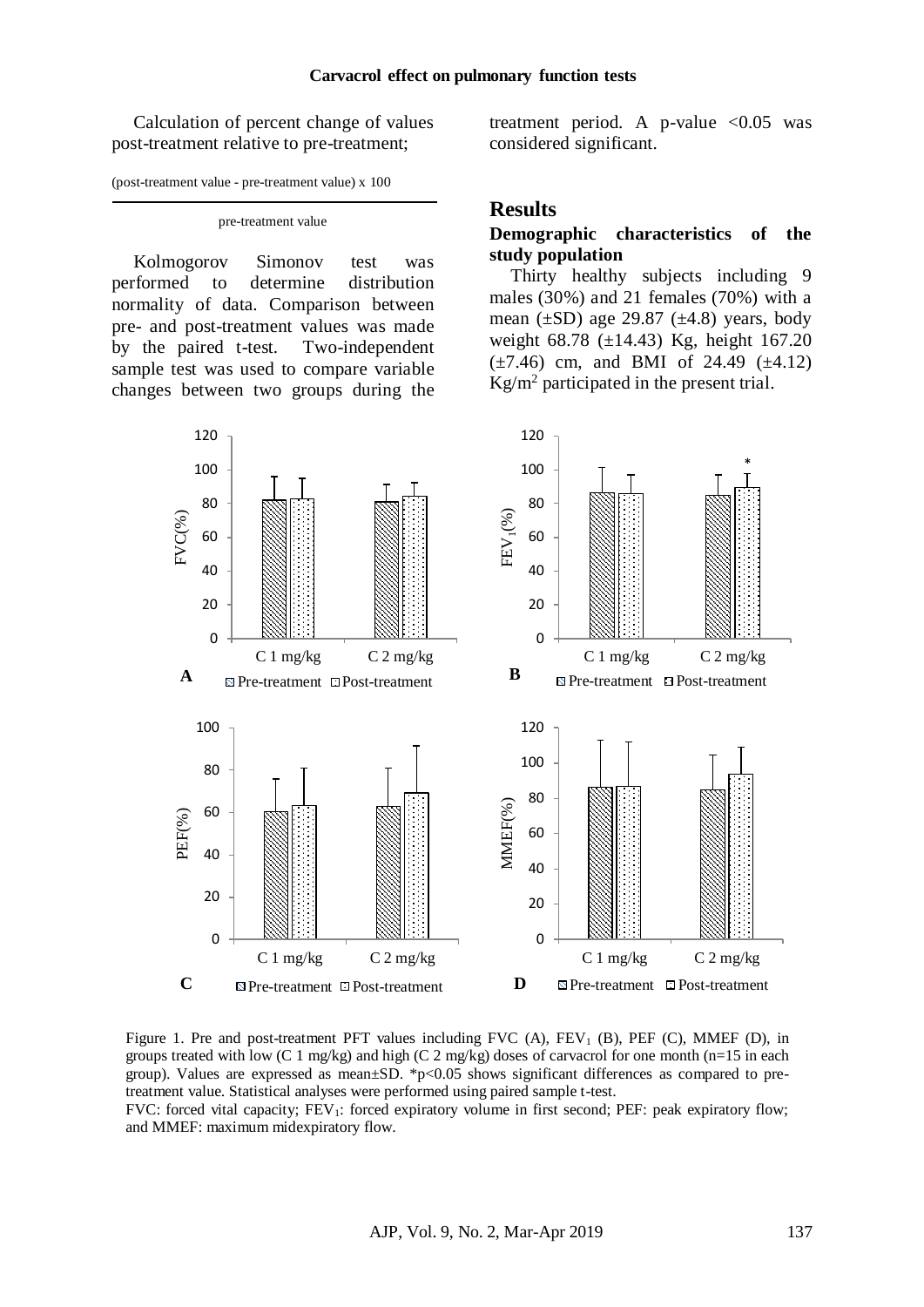|                  | $C1$ mg/kg     |                                     | <b>P-value</b> | $C2$ mg/kg           |                 | <b>P-value</b> |
|------------------|----------------|-------------------------------------|----------------|----------------------|-----------------|----------------|
|                  |                | <b>Pre-treatment</b> Post-treatment |                | <b>Pre-treatment</b> | Post-treatment  |                |
| <b>Total WBC</b> | $6.11 + 1.28$  | $6.12+1.40$                         | 0.945          | $6.40+1.27$          | $6.44 + 1.43$   | 0.874          |
| LYMPH %          | $41.21 + 8.89$ | $39.26 + 8.57$                      | 0.358          | $42.50 + 7.56$       | $43.40 + 7.58$  | 0.519          |
| NEUT %           | $46.97+9.06$   | $48.04+9.18$                        | 0.542          | $41.13 + 7.30$       | $41.57 + 7.67$  | 0.802          |
| EOS %            | $2.47 + 1.40$  | $2.70 + 1.38$                       | 0.560          | $3.15 + 1.93$        | $2.75 + 1.21$   | 0.472          |
| MONO %           | $4.78 + 2.11$  | $3.70 + 1.45$                       | 0.092          | $4.60+1.79$          | $3.85 + 1.23$   | 0.118          |
| BASO %           | $1.19 + 1.14$  | $1.17 + 1.08$                       | 0.922          | $0.90 + 1.07$        | $1.00 \pm 1.09$ | 0.908          |

Table 1. WBC parameters recorded before (pre-treatment) and after (post-treatment) carvacrol administration for 1 month.

Values are presented as mean±SD; n=15 in each group. Statistical analyses were performed using paired sample t-test.

LYMPH: Lymphocytes; NEUT: Neutrophils; EOS: Eosinophils; MONO: Monocytes; and BASO: Basophils.

### **Effect of carvacrol on total and differential WBC counts**

Total and differential WBC counts of the two groups of carvacrol-treated subjects are provided in Table 1. Based on our data, no significant difference was observed between pre- and post-treatment values in both groups.

#### **Effect of carvacrol on PFT parameters**

There were no significant differences with respect to all PFT parameters (FVC, FEV<sub>1</sub>, PEF, MMEF and MEF25-75%) between pre- and post-treatment values in both groups. Only, post-treatment FEV<sub>1</sub> value in group treated with higher dose of carvacrol was significantly increased compared to its pre-treatment value (p<0.05), (Figures 1 and 2).





Figure 2. Pre and post-treatment PFT values including MEF75 (A), MEV50 (B), and MEF25 (C) in groups treated with low (C 1 mg/kg) and high (C 2 mg/kg) doses of carvacrol for one month (n=15 for each group). Values are presented as mean±SD. Statistical analyses were performed using paired sample t-test.

MEF25-75%: maximal expiratory flow 25-75%.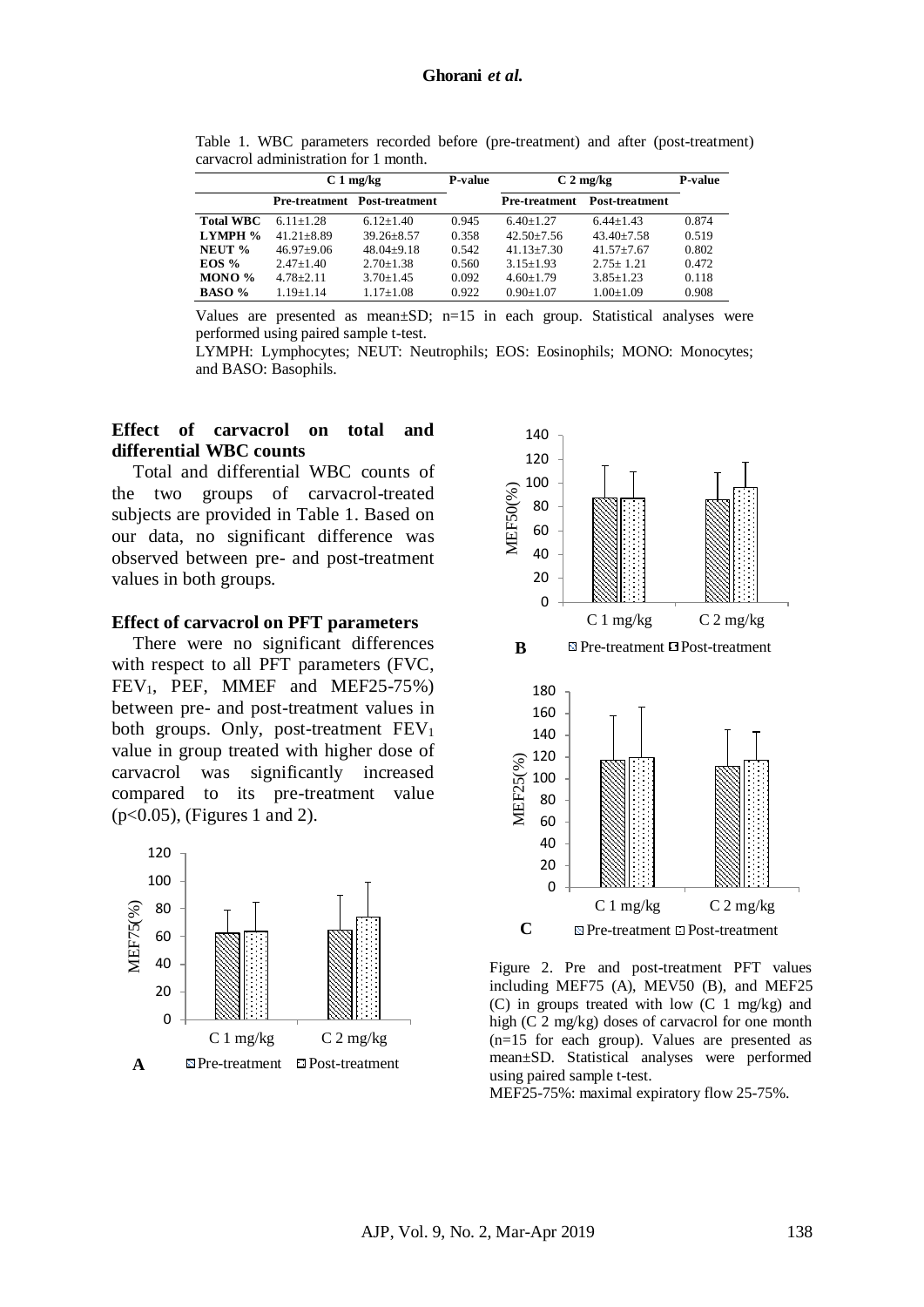

Figure 3. Percentage of changes  $(\Delta)$  in total  $(A)$  and differential WBC (B) following 1-month treatment with two doses of carvacrol (n=15 in each group). Values are expressed as mean±SD. Statistical analyses were performed using Two Independent Sample t-test.



Figure 4. Percentage of changes  $(\Delta)$  in PFT values following 1-month treatment with two doses of carvacrol (n=15 in each group). Values are expressed as mean±SD. Statistical analyses were performed using Two Independent Sample t-test.

## **Comparison of changes in WBC counts and PFT parameters between the two groups**

The changes in WBC and PFT parameters after 1-month treatment were comparable in both treatment groups and there were no significant differences in changes in PFT values, and total and differential WBC following the treatment period, between the groups (Figures 3 and 4).

#### **Discussion**

This is the first report regarding the effect of carvacrol on total and differential WBC counts as well as PFT parameters in healthy humans. The results of the present study indicated that 1-month treatment with 1 and 2 mg/kg/day carvacrol did not affect PFT, total and differential WBC counts in healthy volunteers.

In fact, administration of carvacrol resulted in a small improvement of all PFT values in treatment groups which was statistically significant only for FEV1 values in the group treated with higher dose of carvacrol. In addition, both doses of carvacrol could not significantly change total and differential WBC counts.

Carvacrol is found in a number of aromatic plants (Boskabady and Jalali, 2013) used in food at low levels (Suntres et al., 2015). Various biological and pharmacological effects including vasorelaxant, anti-inflammatory, and antioxidant effects were reported for carvacrol (Jayakumar et al., 2012; Landa et al., 2009; Boskabady and Jandaghi, 2003).

Carvacrol pharmacokinetics have been studies in animal models and data on carvacrol pharmacokinetics in humans are lacking. Only a single study was conducted on the pharmacokinetics of thymol (a carvacrol isomer) in humans (Kohlert et al., 2002). Based on these studies, after administration of carvacrol and thymol, these compounds are metabolized and found in the form of sulfates and glucuronides in urine and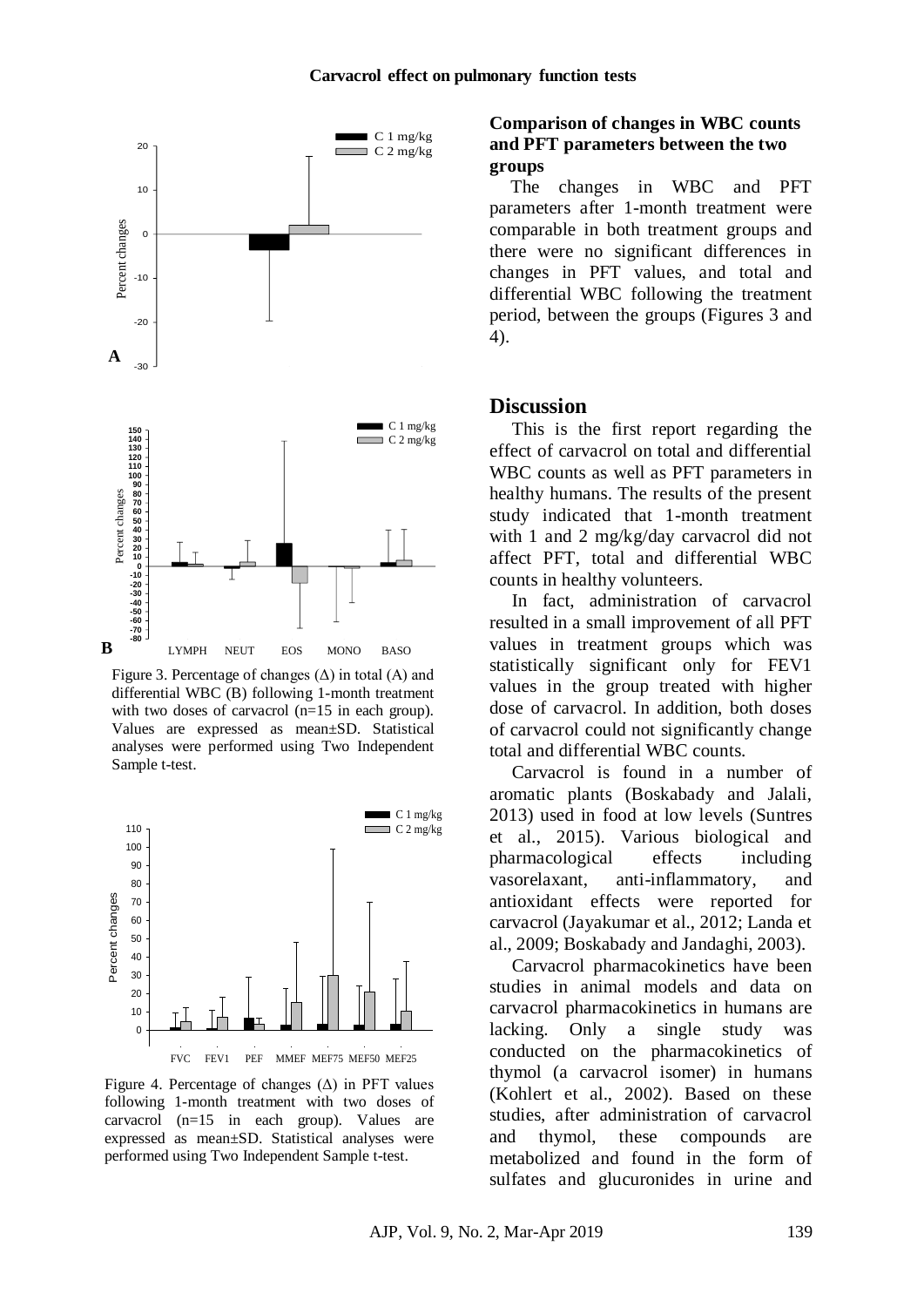plasma. These compounds have a rapid metabolism and a short half-life (Michiels et al., 2008).

In addition, studies that evaluated toxicological effects of carvacrol in animals, reported median lethal dose  $(LD_{50})$  of carvacrol. In this context, carvacrol administered intravenously to dogs had an  $LD_{50}$  of 0.31 g/kg and carvacrol administrated intra-dermally to rabbits had an  $LD_{50}$  of 2700 mg/kg (Livingston, 1970; McOmie et al., 1949). In addition,  $LD_{50}$  values in rats and mice (following intravenous administeration) were 810 mg/kg and 80.00 mg/kg of body weight, respectively (Hagan et al., 1967; Andersen, 2005). Inhibitory effect of 0.30 mM carvacrol on HepG2 cells was also reported (De Vincenzi et al., 2004; Stammati et al., 1999). However, there was no report for probable toxicological effects of oral carvacrol in humans.

Also, some animal studies examined the effects of carvacrol on animals of both sexes. The effect of carvacrol on systemic and lung inflammation as well as oxidative stress in a guinea pig model of COPD in both sexes, was examined and the results showed a preventive effect for carvacrol on all measured parameters (Boskabady et al., 2015; Mahtaj et al., 2015).

The present study, for the first time, examined the effects of carvacrol on PFT and WBC count in healthy volunteers of both sexes. The results of the present study showed that gender did not significantly affect various measured parameters. In addition, the results of this study showed no adverse effect following 1-month treatment with two doses of carvacrol in terms of PFT values, and total and differential WBC counts in healthy subject. Interestingly, carvacrol had a beneficial effect on PFT values. Therefore, according to the results of the present study, carvacrol might be considered safe when consumed for one month.

However, the results of this study is not sufficient to confirm safety of carvacrol and further studies are needed in this

regard. A number of questions remains to be answered in further studies. For example, the effect of higher doses of carvacrol or longer treatment-period on the above-mentioned parameters should be evaluated. Also, possible beneficial effects of carvacrol on lung function tests should be tested in respiratory diseases.

Further studies should evaluate the effect of this agent on various diseases including asthma and COPD.

The results of this study showed that administration of carvacrol for one month to healthy humans, does not cause any clinically significant changes in measured parameters. Therefore, carvacrol can be used in further researches in healthy humans and patients with various diseases especially obstructive respiratory disorders.

## **Acknowledgment**

This work was financially supported by a grant from Research Council of Mashhad University of Medical Sciences (No. 931461), Mashhad, Iran. The manuscript is a part of a Ph.D. thesis of Vahideh Ghorani.

## **Conflicts of interest**

The authors declare that they have no conflict of interest.

# **References**

- Ahmad A, Khan A, Akhtar F, Yousuf S, Xess I, Khan L, Manzoor N. 2011. Fungicidal activity of thymol and carvacrol by disrupting ergosterol biosynthesis and membrane integrity against Candida. Eur J Clin Microbiol Infect Dis, 30:41-50.
- Akrom A, Darmawan E. 2017. Tolerability and safety of black cumin seed oil (Bcso) administration for 20 days in healthy subjects. Biomed Res, 28: 4196-4201
- Andersen A. 2005. Final report on the safety assessment of sodium p-chloro-m-cresol, p-chloro-m-cresol, chlorothymol, mixed cresols, m-cresol, o-cresol, p-cresol, isopropyl cresols, thymol, o-cymen-5-ol, and carvacrol. J Toxicol, 25:29-127.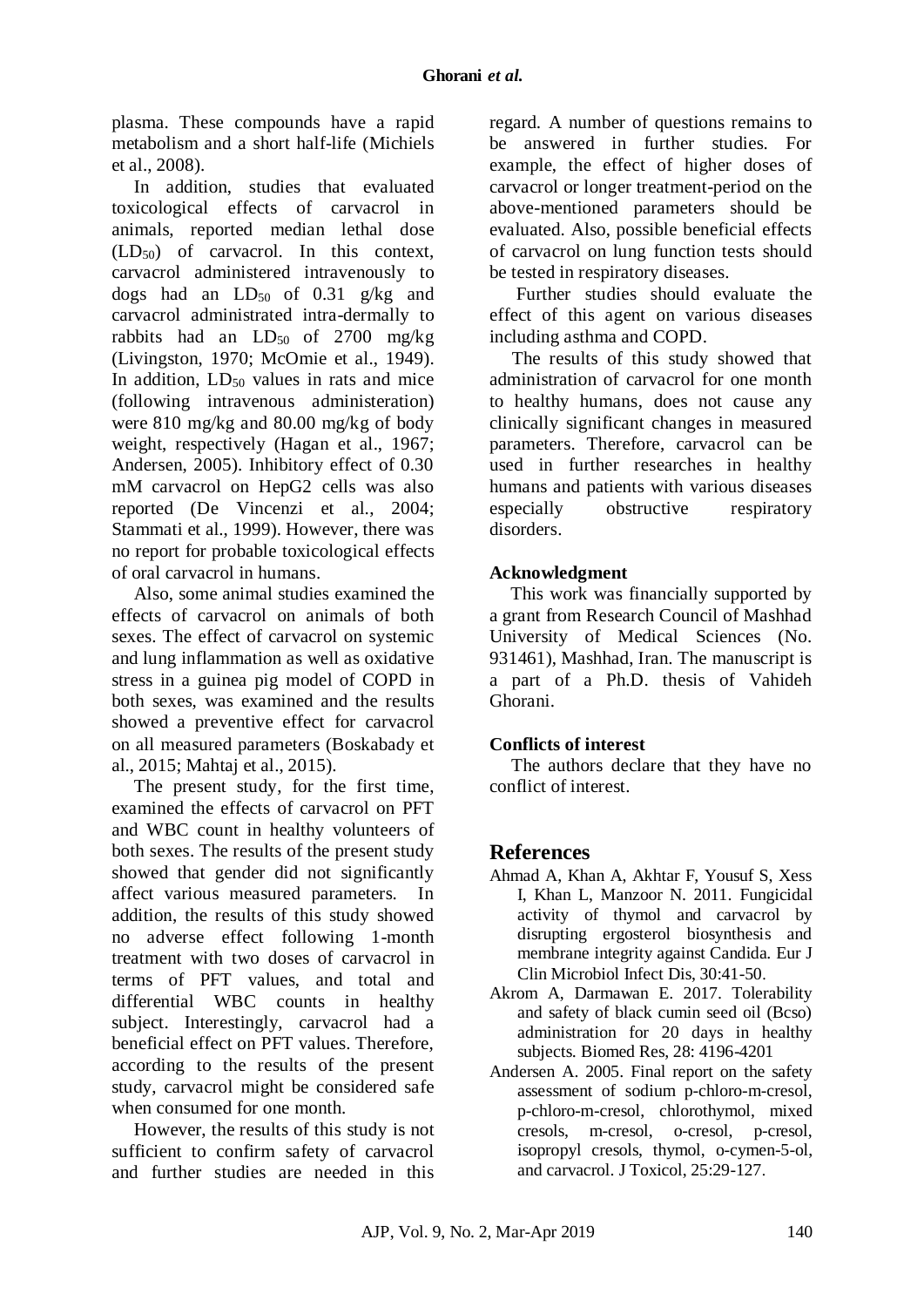- Arunasree K. 2010. Anti-proliferative effects of carvacrol on a human metastatic breast<br>cancer cell line. MDA-MB 231. cancer cell line, MDA-MB 231. Phytomedicine, 17:581-588.
- Boskabady M, Jafari Z, Pouraboli I. 2011. The effect of carvacrol on muscarinic receptors of guinea‐pig tracheal chains. Phytother Res, 25:530-535.
- Boskabady M, Jandaghi P. 2003. Relaxant effects of carvacrol on guinea pig tracheal chains and its possible mechanisms. Die Pharmazie- Int J Pharm Sci, 58:661-663.
- Boskabady MH, Gholami Mahtaj L. Lung inflammation changes and oxidative stress induced by cigarette smoke exposure in guinea pigs affected by Zataria multiflora and its constituent, carvacrol. BMC Complement Altern Med. 2015; 15: 39.
- Boskabady MH, Jalali S, Yahyazadeh N, Boskabady M. 2016. Carvacrol attenuates serum levels of total protein, phospholipase A2 and histamine in asthmatic guinea pig. Avicenna J Phytomed, 6:636-642.
- Boskabady MH, Jalali S. 2013. Effect of carvacrol on tracheal responsiveness, inflammatory mediators, total and differential WBC count in blood of sensitized guinea pigs. Exp Biol Med, 238:200-208.
- Boskabady MH, Kaveh M, Eftekhar N, Nemati A. 2010. Zataria multiflora boiss and carvacrol affect β2-adrenoceptors of guinea pig trachea. J Evid Based Complementary Altern Med, 2011:1-9.
- Boskabady MH, Tabanfar H, Gholamnezhad Z, Sadeghnia HR. 2012. Inhibitory effect of Zataria multiflora Boiss and carvacrol on histamine (H1) receptors of guinea‐pig tracheal chains. Fundam Clin Pharmacol, 26:609-620.
- Boskabady MH, Tabatabaee A, Jalali S. 2014. Potential effect of the extract of Zataria multiflora and its constituent, carvacrol, on lung pathology, total and differential WBC, IgE and eosinophil peroxidase levels in sensitized guinea pigs. J Funct Foods, 11:49-61.
- Burt S. 2004. Essential oils: their antibacterial properties and potential applications in foods—a review. Int J Food Microbiol, 94:223-253.
- Busse WW, Swenson CA. 1989. The relationship between plasma histamine concentrations and bronchial obstruction

to antigen challenge in allergic rhinitis. J allergy clin immunolo, 84:658-666.<br>a Baser K. 2008. Biological

- Can Baser K. 2008. Biological and pharmacological activities of carvacrol and carvacrol bearing essential oils. Curr Pharm Des, 14:3106-3119.
- De Moraes MEA, Bezerra MM, Bezerra FAF, De Moraes RA, Cavalcanti PP, Uchoa CRA, Lima FAV, De Moraes MO. 2008. Safety evaluation of Elixir paregorico® in healthy volunteers: a phase I study. Hum Exp Toxicol, 27: 751-756.
- De Vincenzi M, Stammati A, De Vincenzi A, Silano M. 2004. Constituents of aromatic plants: carvacrol. Fitoterapia, 75:801-804.
- Ebrahimzadeh H, Yamini Y, Sefidkon F, Chaloosi M, Pourmortazavi SM. 2003. Chemical composition of the essential oil and supercritical CO 2 extracts of Zataria multiflora Boiss. Food Chem, 83:357-361.
- Fachini-Queiroz FC, Kummer R, Estevao-Silva CF, Carvalho MDdB, Cunha JM, Grespan R, Bersani-Amado CA, Cuman RKN. 2012. Effects of thymol and carvacrol, constituents of Thymus vulgaris L. essential oil, on the inflammatory response. Evid Based Complementary Altern Med, 2012:1-10.
- Farraj AK, Harkema JR, Jan T-R, Kaminski NE. 2003. Immune responses in the lung and local lymph node of A/J mice to intranasal sensitization and challenge with adjuvant-free ovalbumin. Toxicol Pathol, 31:432-447.
- Gholami Mahtaj L, Boskabady M, Mohamadian Roshan N. 2015. The effect of Zataria multiflora and its constituent, carvacrol, on tracheal responsiveness and lung pathology in guinea pig model of COPD. Phytother Res, 29:730-736.
- Gholami Mahtaj L, Boskabady M, Mohamadian Roshan N. 2015. The effect of Zataria multiflora and its constituent, carvacrol, on tracheal responsiveness and lung pathology in guinea pig model of COPD. Phytother Res, 29: 730-736.
- Gholamnezhad Z, Havakhah S, Boskabady MH. 2016. Preclinical and clinical effects of Nigella sativa and its constituent, thymoquinone: A review. J Ethnopharmacol, 190:372-786.
- Hagan E, Hansen W, Fitzhugh O, Jenner P, Jones W, Taylor JM, Long EL, Nelson A, Brouwer J. 1967. Food flavourings and compounds of related structure. II.